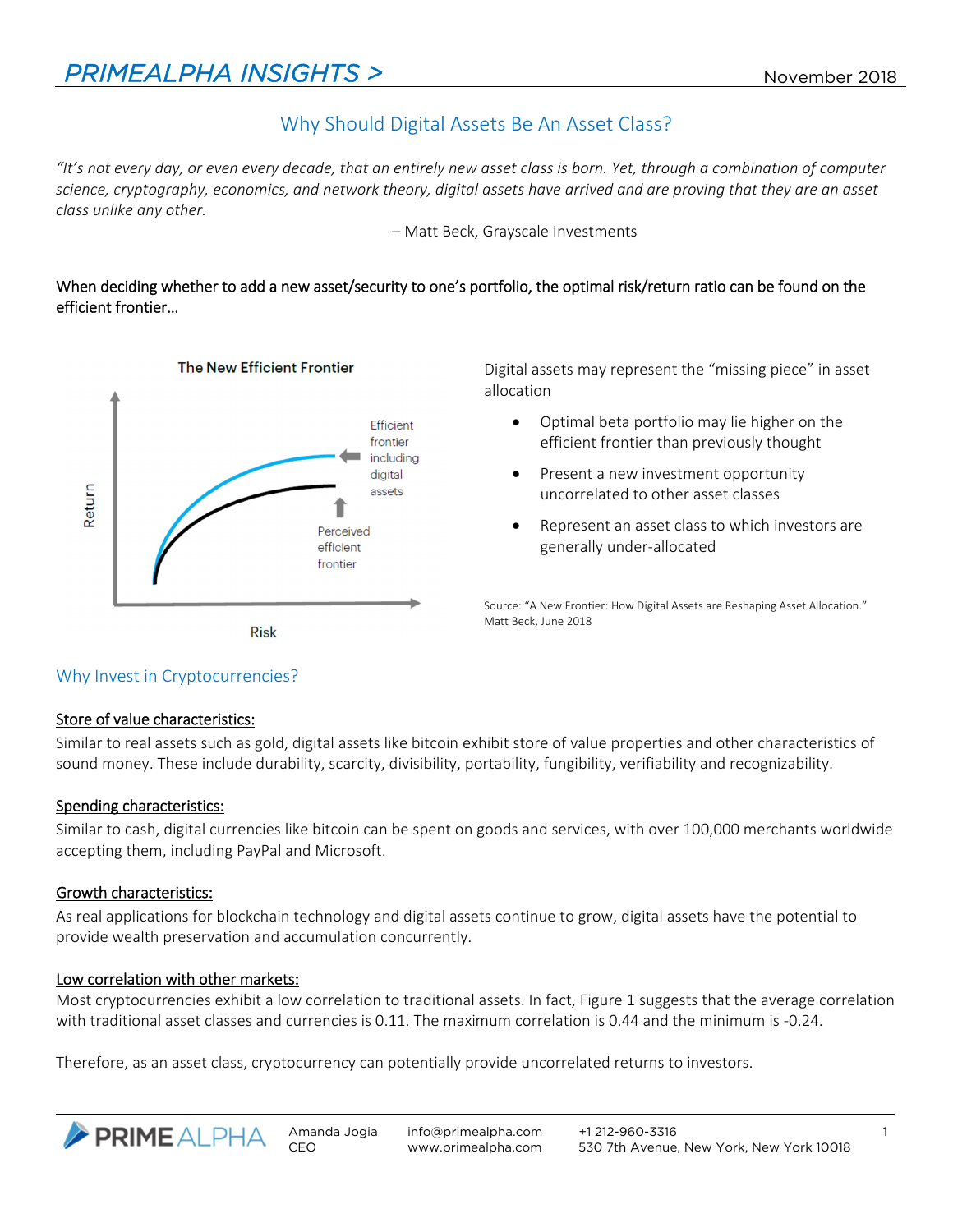# **PRIMEALPHA INSIGHTS >** November 2018

|                                | December 31, 2016 through October 31, 2018, Based on rolling one-month returns |            |                 |                          |                 |                     |                     |        |
|--------------------------------|--------------------------------------------------------------------------------|------------|-----------------|--------------------------|-----------------|---------------------|---------------------|--------|
| ASSET                          | <b>Host</b><br>$\mathbf{\Omega}$                                               | Ethereum   | <b>XRP</b>      | $\frac{1}{\text{B}}$ ash | Liecoin         | Ethereum<br>Classic | cash<br>$\mathbb N$ | Zen    |
|                                | <b>BTC</b>                                                                     | <b>ETH</b> | <b>XRP</b>      | <b>BCH</b>               | LTC             | <b>ETC</b>          | ZEC                 | ZEN    |
| S&P 500 Index                  | 022                                                                            | 0.18       | 0.11            | 013                      | 0.12            | 0 <sub>13</sub>     | 0.14                | 0.13   |
| Nasdaq Com posite              | 0.14                                                                           | 0.15       | 0.14            | 0.16                     | 0.09            | 0 <sub>15</sub>     | 0.08                | 0.08   |
| MSCIW orld Index               | 024                                                                            | 029        | 023             | 0.16                     | 0.18            | 021                 | 022                 | 0.19   |
| <b>MSCIEAFE Index</b>          | 024                                                                            | 0.44       | 0.38            | 0.18                     | 024             | 0.32                | 0.31                | 026    |
| M SC IEm erging M arkets Index | 0.16                                                                           | 034        | 0.32            | 020                      | 0.15            | 0.18                | 020                 | 020    |
| B bom berg Commodity Index     | (0,11)                                                                         | $0.16$ )   | 0.10            | 021                      | 0.14)           | 024)                | (0.13)              | 021    |
| Barclays CapitalBond Index     | 0.19                                                                           | 0.30       | 020             | 0.09                     | 020             | 0.31                | 021                 | 0.04   |
| COMEX Gold Index               | 0.02                                                                           | 0.18       | 0 <sub>15</sub> | 0 <sub>13</sub>          | 0.01            | 0.01                | 0.09                | 020    |
| <b>DJCME SpotFX Index</b>      | 0.02                                                                           | 023        | 021             | (0.01)                   | 0 <sub>13</sub> | 021                 | 0.12                | 0.12)  |
| Swiss Franc CHF)               | 0.09                                                                           | 020        | 0 <sub>15</sub> | (0, 13)                  | 0.06            | 022                 | 0.14                | (0.23) |
| Canadian Dollar CAD)           | 0.12)                                                                          | 0.02       | 0.05            | 0.06                     | 0.04            | 0.04                | 0.07                | (0.08) |
| British Pound GBP)             | (0,10)                                                                         | 0.03       | 020             | 0.06                     | 022             | 0.07                | (0.12)              | (0.17) |
| Euro EUR)                      | 013                                                                            | 0.30       | 026             | 0.05                     | 0.17            | 0 31                | 0.18                | 0.05   |
| Japanese Yen (JPY)             | 0.04                                                                           | 0.12       | 0.05            | 0.02                     | 0.04            | 0.05                | 0.03                | (0.08) |
| Chinese Renm inbi RM B)        | 0.08                                                                           | 022        | 0.16            | 0.10                     | 0.14            | 0.08                | 0.14                | 0.09   |
| Russian Ruble RUB)             | 0.08                                                                           | 021        | 023             | 0.04                     | 0.15            | 0.06                | 0.10                | 0.02   |
| Argentine Peso (ARS)           | 026                                                                            | 020        | 0.04            | 019                      | 020             | 0.19                | 0.14                | 0.31   |
| ThaiBaht (THB)                 | 0.08                                                                           | 019        | 0.08            | 0.06                     | 0.08            | 0.10                | 0 <sub>11</sub>     | 0.01   |
| Singapore Dollar (GGD)         | 0.12                                                                           | 0.31       | 021             | 0.14                     | 0.14            | 0.17                | 0.17                | 0.00   |
| <b>Brazilian Real BRL)</b>     | 0.05                                                                           | 0.06       | 0.01            | 0.02                     | 0.02            | 0.12)               | 0.14)               | (0.10) |

#### Figure 1. Multi‐Asset Correlation Matrix

December 31, 2016 through October 31, 2018, Based on rolling one‐month returns

Source: Grayscale, Bloomberg, Coinmarketcap.com. Based on one‐month rolling returns from December 31,2016 through October 31,2018

# Hypothetical Simulated Portfolio Risk & Return<sup>1</sup>

While digital assets may not be appropriate for all investors based on their investment mandate or risk profile, opportunistic investors may benefit by adding a 50 ‐ 300 basis point digital asset allocation to their portfolio. A hypothetical simulated portfolio's risk‐return attribution after adding a digital asset allocation is illustrated.

#### HYPOTHETICAL SIMULATED PORTFOLIO RISK & RETURN ATTRIBUTION

December 31, 2016 through October 31, 2018



PRIMEALPHA Amanda Jogia CEO

info@primealpha.com www.primealpha.com